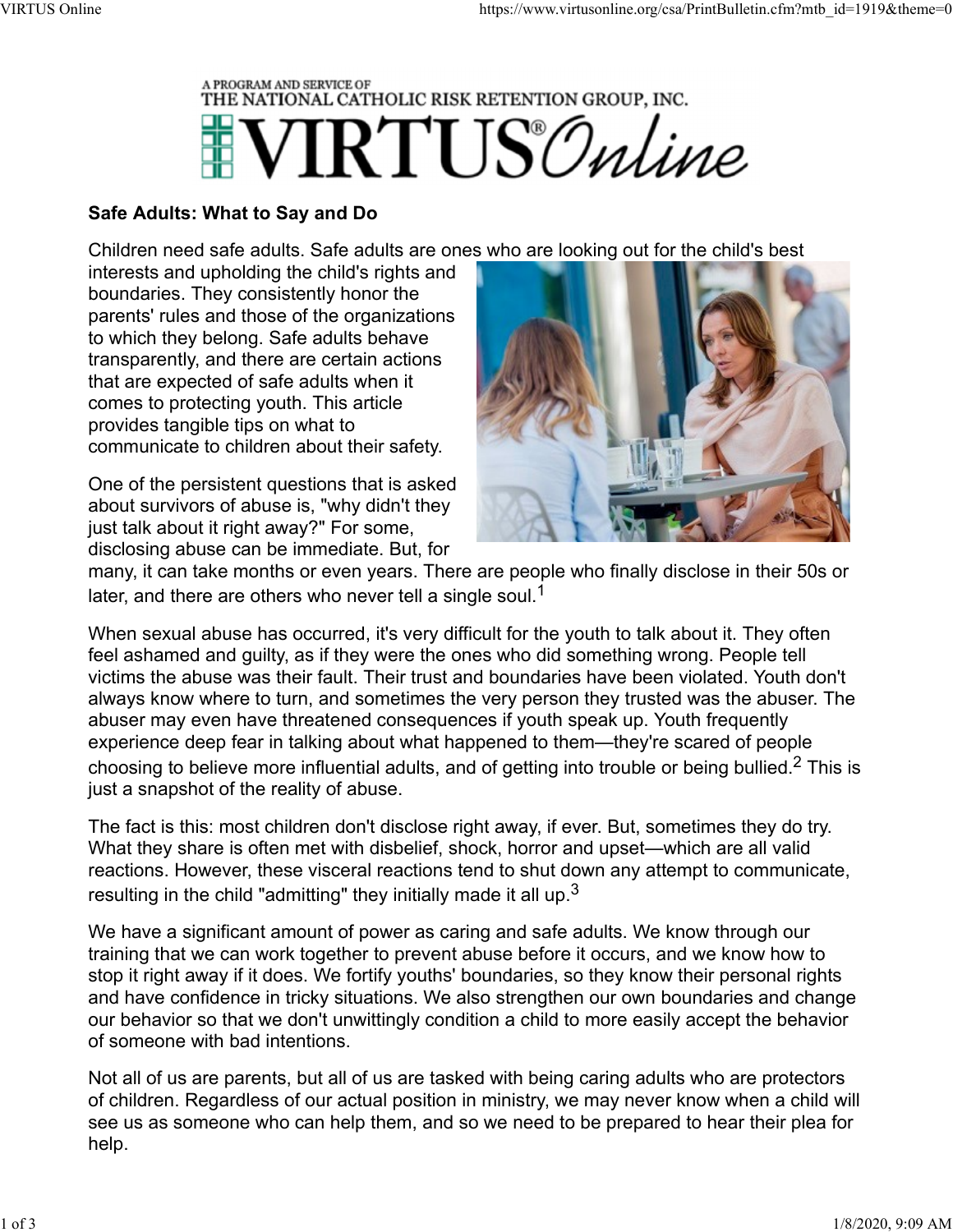To be abundantly clear: protecting children is the primary responsibility of adults. At the same time, we must give children some tools to be able to protect themselves. This means we tell them they're allowed to say "no" to an adult or other child if they feel uncomfortable or when it has to do with their safety. That, they don't have to hug or kiss someone if they don't want to. That no one has the right to violate their bodies. And, that if they feel uncomfortable, they're allowed to leave the situation (if they can—sometimes children feel paralyzed in traumatic or uncomfortable moments) and tell a safe adult right away. VIRTUS Online<br>To be abundantly clear: protecting children is the primary responsibility of adults. At the same<br>time. we must give children some tools to be able to protect themselves. This means we tell

But herein lies the conundrum. We just addressed all of the reasons why it's difficult for children to talk about the abuse that happened to them, and yet we expect them to talk to us right away when something is wrong. Knowing the complex challenges that are impediments to disclosures, here are some tips for caring adults to help overcome the communication barriers that children face.

## Children should know this information ahead of time, so that they're more likely to communicate when there is an issue. For your own knowledge, and for you to give to youth in your care as they navigate their relationships and understanding of safe adults:

- Tell them, when it comes to your safety, I will believe you, and you will not get into trouble.
- Tell them, if something bad happens to you, like abuse, I want you to know that it will never be your fault. And when you're ready to talk about it, I'm here to listen.
- Let them know that you'll be more capable of listening well if you're in a place without distractions. Encourage them to let you know they need to talk, so that you can clear your schedule and find a suitable, transparent place.
- Explain that if they have something that's really tough to talk about, they don't have to worry about whether you'll judge them, because you won't.
- You can encourage them to practice in front of a mirror, write in a journal or express their feelings through art if they're confused or unsure of what to say. They can share the material with you or bring it with them to talk.
- Tell them if something is upsetting to them, they don't have to tell you about it if they're scared—but they do have to talk to someone who can help. Instead, offer some other options, such as a counselor at school, or Aunt (insert name of choice).

## Actual phrasing and words to practice with youth to help them initiate potential future conversations:

- "I need to talk about something, but I'm scared."
- "I don't know how to bring this up, or what to do."
- "I need some advice about something confusing. But, I don't want to tell you what happened."
- "I want to talk about this, but I know it will really hurt someone."

# Sometimes youth will send up a testing question to see how you'll respond:

- Instead of talking about their own issue, they'll ask you what you think about a similar issue in the news. "What did you think of that girl who got suspended at school for being bratty to her teacher?" Or, "did you hear about that guy on the news who was really abusive?"
- Or, they'll bring up something else that happened when they really want to talk about the sexual abuse they experienced: "We had a presentation today in gym today about sexual abuse."
- Sometimes children preface their disclosure with a request for confidentiality, with